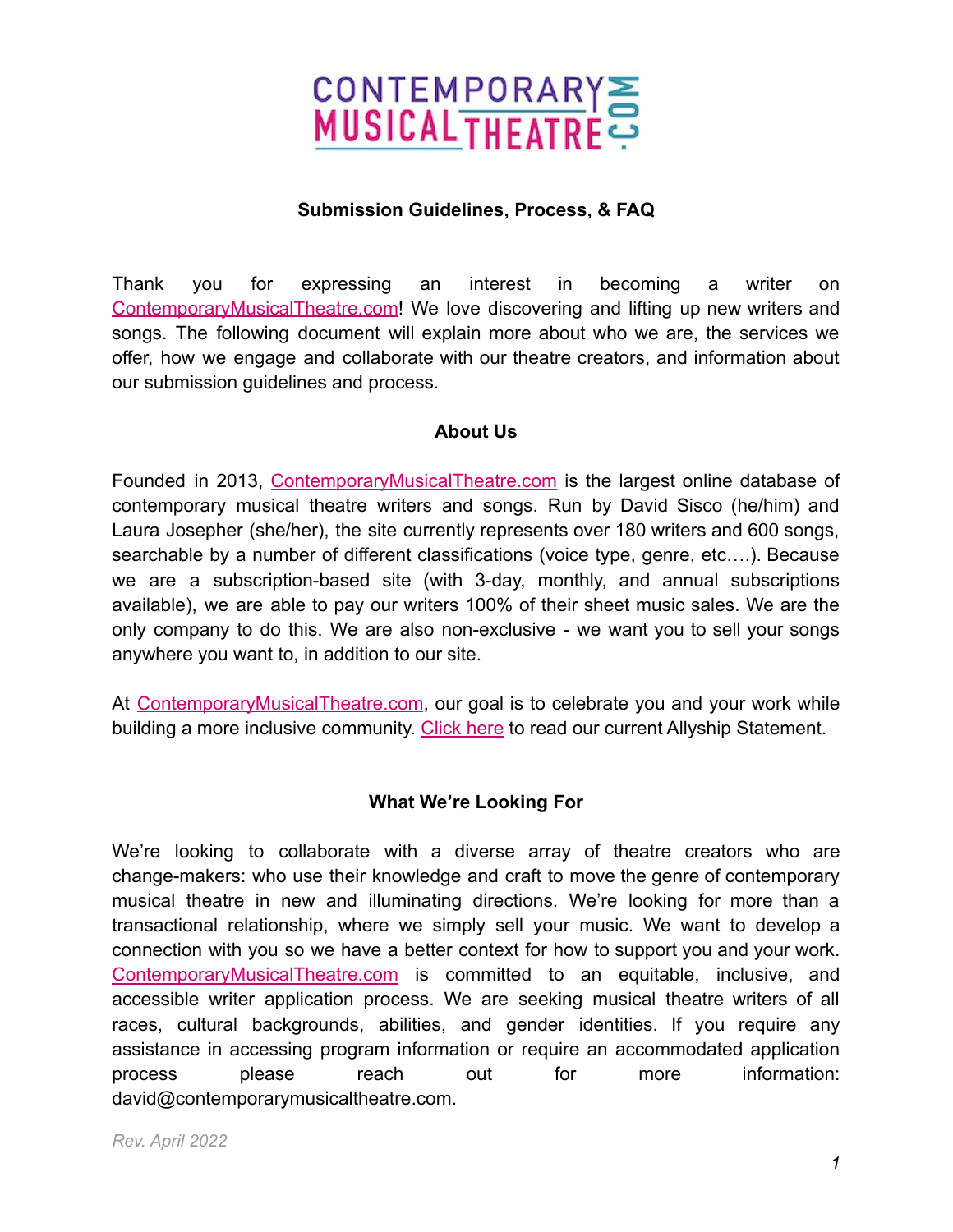

## **What We Expect from You**

Our goal is to make it easier for you to focus on writing because we're handling some of your day-to-day business. That said, we want you to be an active part of our community. This means responding to infrequent email communications, sharing your ideas about our site and blog, reposting social media posts we've made about your work, and joining us in creating a more equitable theatre community. *This should not require more than 20-30 minutes of your time per month.*

## **What You Will Need to Complete Your Submission**

We have simplified our submission process to make it easier for you to share your work while also encouraging you to bring your full self to the table. Here is what you will need to complete your submission:

- **A photo of yoursel**f
- **A bio** (around 100 words)
- **URL/Links to audio or video recordings of the songs you want us to enjoy** (they do not have to be studio quality). We ask for a minimum of 5 songs to review but will accept up to 8 songs. If your recordings are not currently online, you can create a free SoundCloud.com page and upload them there (click [here](https://help.soundcloud.com/hc/en-us/articles/115003569608-Creating-an-account-on-SoundCloud) to read how to use SoundCloud.com).
- **Pdf's of the lyric sheets** (no scores are necessary at this time)
- **A brief description of the songs** (either the set up the song in context of the show, or anything you'd like us to know about the song)

Once you are ready, click [here](https://docs.google.com/forms/d/e/1FAIpQLScAB603wOg2EEUw21313JzYBSWo5PBruPhoUY7s0ZxrLIjdhg/viewform?usp=sf_link) and begin submitting your materials online. You will be asked to answer a couple questions about who you aspire to be as a theatre creator and talk about what/who inspires you. You will then upload your mp3's and lyric sheets for up to 8 songs before submitting your work.

When you've completed your online submission, you will see a confirmation email with your responses. You will be able to go back in and edit your responses as needed.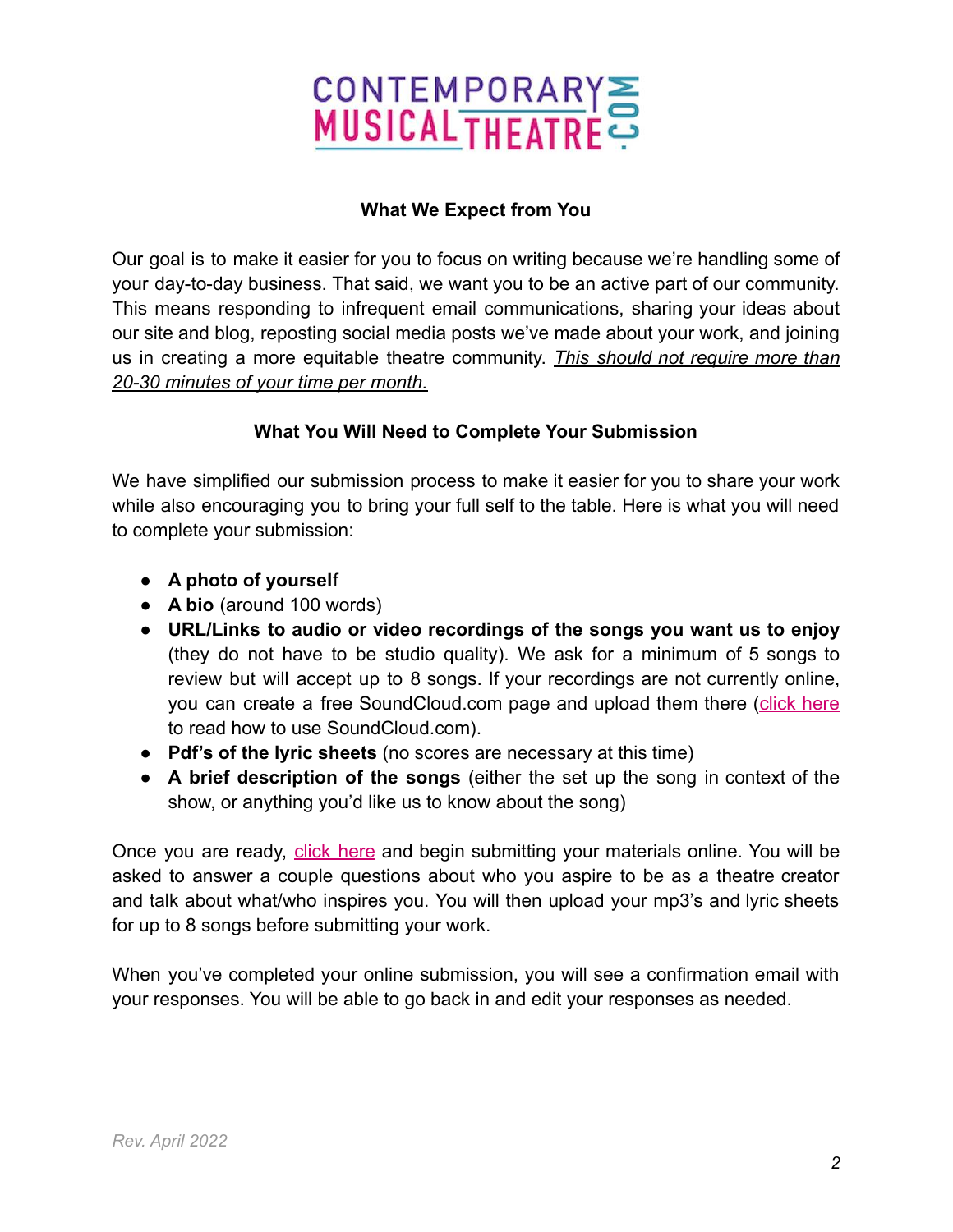# CONTEMPORARYS

## **Our Submission Process**

All songs on the site go through the same review process because, in addition to maintaining an inclusive approach, we want to uphold a high level of quality in the work we share with subscribers, which include students, educators, and musical theatre professionals from around the world.

Once you have completed the online submission process, you will be notified when your materials will be reviewed by our rotating submission panel of diverse theatre industry folx. We are transparent about who is serving on our submission panel each quarter. You can find that information by [clicking here](http://contemporarymusicaltheatre.com/content/mission-history) and reviewing the section for Writers.

Because the songs on our site are often used specifically by our subscribers for auditions, cabarets, and educational purposes, we will be listening for the following:

- 1. **Musical and Lyrical Structure**: We're looking for songs that utilize a clear musical and lyrical structure. We want to be able to grasp how each song's structure supports the story being told. We celebrate the music and languages of all cultures and look forward to expanding our perspective by seeing your work as you describe it to us.
- 2. **Thoughtful Writing for the Voice**: It is our goal to provide our subscribers with songs they can sing while maintaining good vocal health. Therefore, we are looking for songs that show an understanding of what the voice can consistently produce. We recognize that what is technically challenging for one singer may be easy for another. We strive to find a middle ground by making sure the songs we review do not sit at the extremes of a singer's voice.
- 3. **Playable Accompaniments**: Because many subscribers access our site to purchase songs for auditions, we encourage writers to submit songs that have accompaniments that can be sight read by a pianist or other instrumentalist. Once a song is approved, we will label the difficulty of the accompaniment.
- 4. **Songs that Inspire**: We are always looking for that next song that makes our eyes light up, that song that we can immediately imagine on stage because it's so well-written. One of the many things that inspires us is songs that put different kinds of people in the center of the story, creating more equity as a result. We look forward to having our eyes and ears opened wider!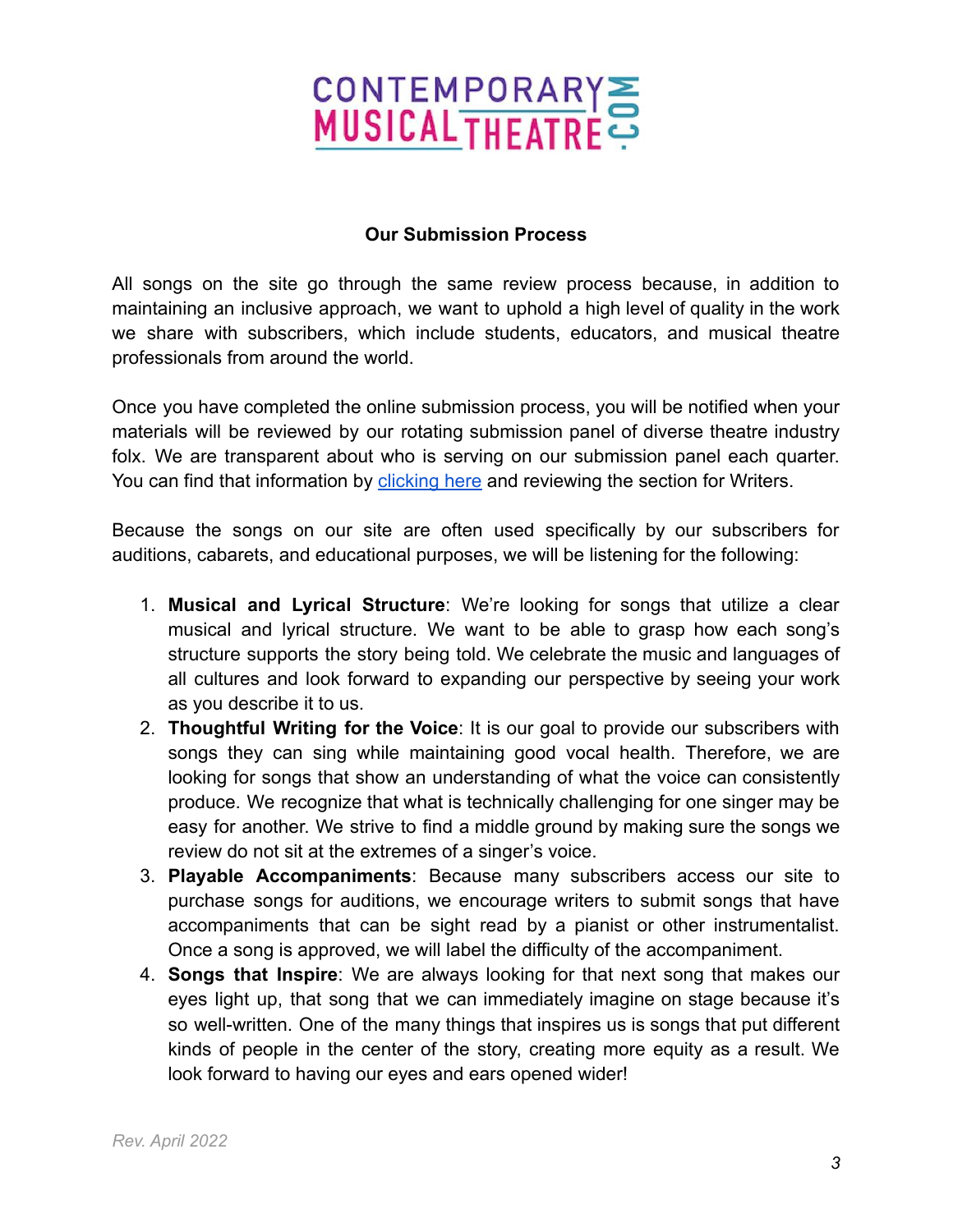# CONTEMPORARYS

*We recognize the vulnerability involved in submitting your work to be reviewed by others.* This is why we attempt to be up front about what we're looking for. We are happy to answer any questions should you have them.

We take the process of reviewing new writers and material very seriously, giving every song thoughtful consideration. We will communicate to you the panel's decisions, which will be made on a song-by-song basis (meaning: if one of your songs is not accepted, others will still be considered). *If we do not approve a song, it is simply because it is not found to be the right fit for our particular resource.*

Once approved:

- 1. **We will collect sheet music for the songs you submitted**. We recognize that, for some people, producing publishable sheet music is a logistical and financial challenge. If you do not have sheet music for a song or songs you have submitted, we will work with you to come up with a solution.
- 2. **We will create your writer and song profiles** based on the information you submitted, we will create your writer and song profiles, which you will have an opportunity to edit.
- 3. **You will be sent a writer's agreement and addendum** for you (and your collaborator(s)) to sign. This is not legalese - it's all very easy to understand and we're happy to address any questions/concerns you have. We will countersign and send the agreements back to you for your reference.
- 4. **You will tell us the sale price of your scores** (we recommend \$6-8 because we add a \$1.95 surcharge on each song to cover our expenses, like sales tax and credit card fees).
- 5. **You will be assessed a one-time \$40 initial fee** to cover the time and expense of curating your material on the site. *We will invoice you via PayPal, which is also how we pay you. If you don't have a PayPal account, please create one (you can read about how to do that [here](https://www.paypal.com/in/smarthelp/article/how-do-i-open-a-paypal-account-faq963)).*
- 6. **We will create a unique login for you** based on the information you provide. Once on the site, you will be able to make any last-minute updates to your profile.
- 7. **We will welcome you to the site via social media**. And, voila! You're on the site! Yay!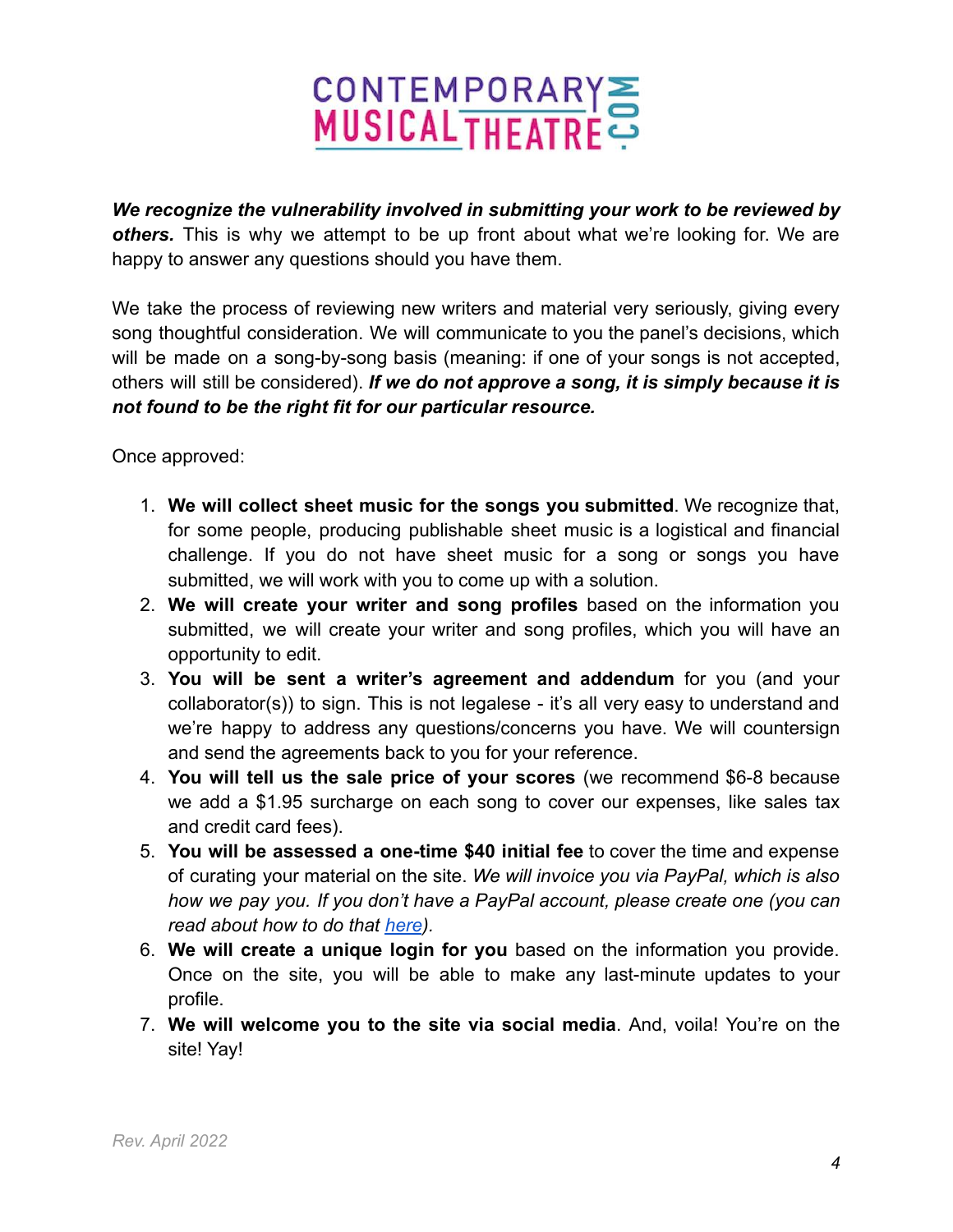

## **Other Things You Should Know**

You've made it this far, which is impressive! Just a couple other things:

- **We have a blog and a new radio show**. We work very hard to promote our writers' work through our blog and our new radio show on [MusicalTheatreRadio.com](https://www.musicaltheatreradio.com/) (Saturdays at 10 AM, EST). You can listen to previous radio shows on our [SoundCloud.com](https://soundcloud.com/music-theatre-today/sets) page.
- **We charge writers a \$40 initial fee and \$15 annual fee**. This covers our growing expenses to update the site and make any changes you would like us to make over the course of the year.
- **If you need help with any step of this process, we are happy to make an appointment with you**. Please don't hesitate to reach out to David Sisco ([david@contemporarymusicaltheatre.com](mailto:david@contemporarymusicaltheatre.com)) for any questions.

## **Frequently Asked Questions**

## *If ContemporaryMusicalTheatre.com wishes to be inclusive, why have a submission process at all?*

We have a submission process because we want to uphold a high level of quality in the work we share with subscribers, which include students, educators, and musical theatre professionals from around the world.

#### *Why do I have to submit URL/links to my work?*

It makes it easier for us to share your work with our submission panel. Also, once approved, we will embed that link into your song's profile so subscribers can hear the whole song prior to purchasing it.

#### *If accepted, can I/we only sell our scores through you?*

No, you can sell your songs anywhere you'd like. We are non-exclusive because we believe writers should be able to make money on their songs any way they can. So, keep selling your music on your website and other places. We love that!

#### *What happens if my work is not approved?*

*Rev. April 2022*